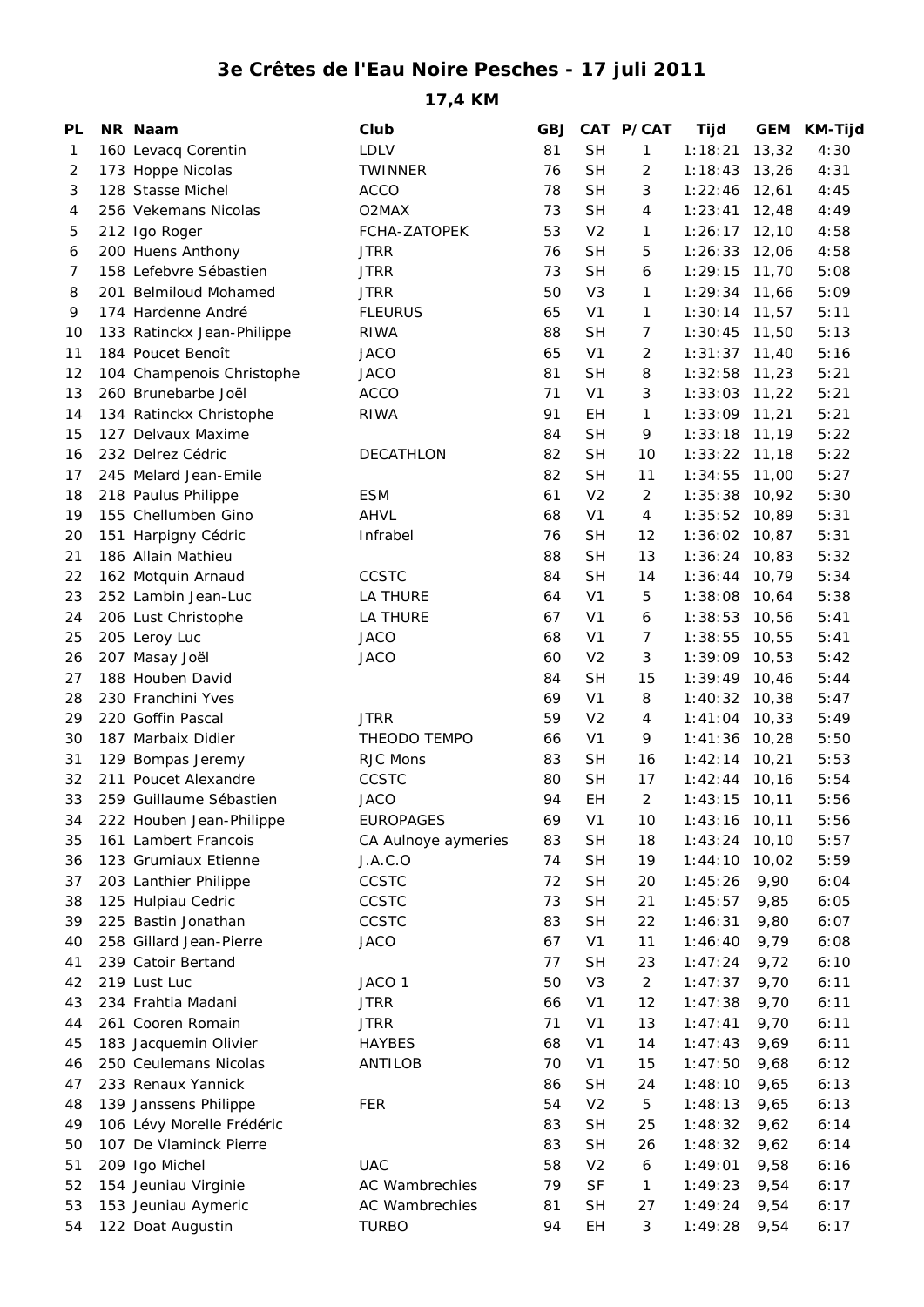| 55        | 171 Diem Angélique        | LAON                 | 79         | <b>SF</b>      | $\overline{2}$ | 1:50:04     | 9,49       | 6:20           |
|-----------|---------------------------|----------------------|------------|----------------|----------------|-------------|------------|----------------|
| <b>PL</b> | NR Naam                   | Club                 | <b>GBJ</b> | <b>CAT</b>     | P/CAT          | <b>Tijd</b> | <b>GEM</b> | <b>KM-Tijd</b> |
| 56        | 170 Olivin Gilles         | GIZY                 | 70         | V <sub>1</sub> | 16             | 1:50:05     | 9,48       | 6:20           |
| 57        | 182 Allard Yohan          | <b>HAYBES</b>        | 84         | <b>SH</b>      | 28             | 1:50:08     | 9,48       | 6:20           |
| 58        | 148 Ahuir Damien          | RJC MONS             | 77         | <b>SH</b>      | 29             | 1:50:18     | 9,47       | 6:20           |
| 59        | 213 Igo Ghislaine         | FCHA-ZATOPEK         | 60         | A2             | $\mathbf{1}$   | 1:50:48     | 9,42       | 6:22           |
| 60        | 248 Genco Giuseppe        |                      | 83         | <b>SH</b>      | 30             | 1:50:57     | 9,41       | 6:23           |
| 61        | 215 Maquart Jérôme        | <b>ACCO</b>          | 77         | <b>SH</b>      | 31             | 1:51:10     | 9,39       | 6:23           |
| 62        | 226 Laffitte Cédric       |                      | 82         | <b>SH</b>      | 32             | 1:51:30     | 9,36       | 6:24           |
| 63        | 217 Ghysen André          |                      | 55         | V <sub>2</sub> | $\overline{7}$ | 1:52:45     | 9,26       | 6:29           |
| 64        | 124 Benbetka Tatiana      | J.A.C.O              | 75         | A1             | 1              | 1:53:30     | 9,20       | 6:31           |
| 65        | 204 Pierrot Sabine        | <b>JACO</b>          | 70         | A <sub>1</sub> | $\overline{c}$ | 1:53:30     | 9,20       | 6:31           |
| 66        | 229 Meyan Jacques         | <b>JTRR</b>          | 48         | V <sub>3</sub> | 3              | 1:53:45     | 9,18       | 6:32           |
| 67        | 236 Lonfils Thierry       | <b>JTRR</b>          | 64         | V <sub>1</sub> | 17             | 1:53:45     | 9,18       | 6:32           |
| 68        | 208 Dresse Simon          | <b>RCB</b>           | 59         | V <sub>2</sub> | 8              | 1:53:48     | 9,17       | 6:32           |
| 69        | 199 Hayakawa Masumi       |                      | 71         | V <sub>1</sub> | 18             | 1:54:31     | 9,12       | 6:35           |
| 70        | 198 Durand Corinne        |                      | 70         |                | 3              | 1:54:32     |            | 6:35           |
|           |                           |                      |            | A1             |                |             | 9,12       |                |
| 71        | 156 Denel Arnaud          | footing sympa        | 78         | <b>SH</b>      | 33             | 1:54:33     | 9,11       | 6:35           |
| 72        | 137 Poty Luc              | <b>JCHSH</b>         | 48         | V <sub>3</sub> | 4              | 1:54:37     | 9,11       | 6:35           |
| 73        | 112 Verbaeys Raphael      |                      | 58         | V <sub>2</sub> | 9              | 1:54:47     | 9,10       | 6:36           |
| 74        | 113 Verschueren Gauthier  |                      | 74         | <b>SH</b>      | 34             | 1:54:50     | 9,09       | 6:36           |
| 75        | 257 Begaux Jean           | <b>JTRR</b>          | 56         | V <sub>2</sub> | 10             | 1:55:03     | 9,07       | 6:37           |
| 76        | 185 Filippone Serge       | <b>HAYBES</b>        | 76         | <b>SH</b>      | 35             | 1:55:32     | 9,04       | 6:38           |
| 77        | 132 Herman Pierre-Olivier |                      | 85         | <b>SH</b>      | 36             | 1:56:06     | 8,99       | 6:40           |
| 78        | 240 Demanet Anne-Sophie   | <b>FLEURUS</b>       | 88         | <b>SF</b>      | 3              | 1:56:21     | 8,97       | 6:41           |
| 79        | 131 Denayer Vincent       | LA THURE             | 64         | V <sub>1</sub> | 19             | 1:57:00     | 8,92       | 6:43           |
| 80        | 231 Duyck Xavier          |                      | 67         | V <sub>1</sub> | 20             | 1:57:19     | 8,90       | 6:45           |
| 81        | 108 Quintens Arnaud       |                      | 83         | <b>SH</b>      | 37             | 1:57:30     | 8,89       | 6:45           |
| 82        | 116 Destrebecq Catherine  | AC Wambrechies       | 62         | A2             | $\overline{c}$ | 1:57:32     | 8,88       | 6:45           |
| 83        | 237 Soumoy Marielle       | <b>JTRR</b>          | 68         | A <sub>1</sub> | $\overline{4}$ | 1:57:56     | 8,85       | 6:47           |
| 84        | 177 Guisset Charlotte     | GRND-LEEZ            | 84         | <b>SF</b>      | 4              | 1:57:57     | 8,85       | 6:47           |
| 85        | 126 Hollogne Didier       | acco                 | 63         | V <sub>1</sub> | 21             | 1:57:58     | 8,85       | 6:47           |
| 86        | 238 Pariselle Jacky       | <b>JTRR</b>          | 54         | V <sub>2</sub> | 11             | 1:58:17     | 8,83       | 6:48           |
| 87        | 150 Dherse Joel           | footing sympa        | 55         | V <sub>2</sub> | 12             | 1:58:20     | 8,82       | 6:48           |
| 88        | 242 Daley Jean-Claude     |                      | 63         | V <sub>1</sub> | 22             | 1:58:50     | 8,79       | 6:50           |
| 89        | 189 Alexandre Françoise   |                      | 55         | A <sub>3</sub> | 1              | 1:58:51     | 8,78       | 6:50           |
| 90        | 243 Piedboeuf Isabelle    |                      | 68         | A1             | 5              | 1:58:51     | 8,78       | 6:50           |
| 91        | 190 Roberti De Winghe Max | <b>RONVAU</b>        | 55         | V <sub>2</sub> | 13             | 1:58:52     | 8,78       | 6:50           |
| 92        | 247 Linthout Gérard       | <b>WAL'COURSE</b>    | 53         | V <sub>2</sub> | 14             | 1:59:20     | 8,75       | 6:51           |
| 93        | 168 Messaoui Omar         | LAON                 | 41         | V <sub>4</sub> | $\mathbf{1}$   | 2:00:11     | 8,69       | 6:54           |
| 94        | 172 Lemaire Frédéric      | <b>JEMAPPES</b>      | 67         | V <sub>1</sub> | 23             | 2:00:51     | 8,64       | 6:57           |
| 95        | 166 Depraeter Olivier     |                      | 71         | V <sub>1</sub> | 24             | 2:00:54     | 8,64       | 6:57           |
| 96        | 136 Matthys Virginie      | RAGC                 | 84         | <b>SF</b>      | 5              | 2:01:28     | 8,59       | 6:59           |
| 97        | 216 Vilain Christine      | TENDONS DÉTENDUS     | 45         | A4             | 1              | 2:01:30     | 8,59       | 6:59           |
| 98        | 118 Couture Noëlla        | <b>JTRR</b>          | 60         | A2             | 3              | 2:01:53     | 8,57       | 7:00           |
| 99        | 192 Mattart François      | RUN4FUN              | 64         | V <sub>1</sub> | 25             | 2:01:55     | 8,56       | 7:00           |
| 100       | 228 Peiffer Philippe      | CCSTC                | 63         | V <sub>1</sub> | 26             | 2:02:47     | 8,50       | 7:03           |
| 101       | 262 Lemaitre Olivier      | <b>JACO</b>          | 71         | V <sub>1</sub> | 27             | 2:03:26     | 8,46       | 7:06           |
| 102       | 117 Deville Philippe      | <b>JTRR</b>          | 55         | V <sub>2</sub> | 15             | 2:03:36     | 8,45       | 7:06           |
| 103       | 253 Leroy Julia           | <b>JTRR</b>          | 92         | <b>ESF</b>     | $\mathbf{1}$   | 2:03:37     | 8,45       | 7:06           |
| 104       | 223 Gille Daniel          | <b>JTRR</b>          | 55         | V <sub>2</sub> | 16             | 2:03:38     | 8,44       | 7:06           |
| 105       | 254 Leroy Jean-Pierre     | <b>JTRR</b>          | 71         | V <sub>1</sub> | 28             | 2:03:40     | 8,44       | 7:06           |
| 106       | 109 Vanhees Christopher   | Jaco                 | 87         | <b>SH</b>      | 38             | 2:04:26     | 8,39       | 7:09           |
| 107       | 197 Ansiaux Carl          | <b>JTRR</b>          | 44         | V <sub>4</sub> | $\overline{2}$ | 2:04:32     | 8,38       | 7:09           |
| 108       | 176 Van Eerdewegh Francis | <b>BVL</b>           | 69         | V <sub>1</sub> | 29             | 2:04:59     | 8,35       | 7:11           |
| 109       | 130 Demain Corinne        | LA THURE             | 67         | A1             | 6              | 2:05:30     | 8,32       | 7:13           |
| 110       | 241 Dehouck Virginie      | <b>LIBERTY SPORT</b> | 83         | <b>SF</b>      | 6              | 2:05:33     | 8,32       | 7:13           |
| 111       | 251 Delandmeter Luc       | <b>JACO</b>          | 60         | V <sub>2</sub> | 17             | 2:05:35     | 8,31       | 7:13           |
|           |                           |                      |            |                |                |             |            |                |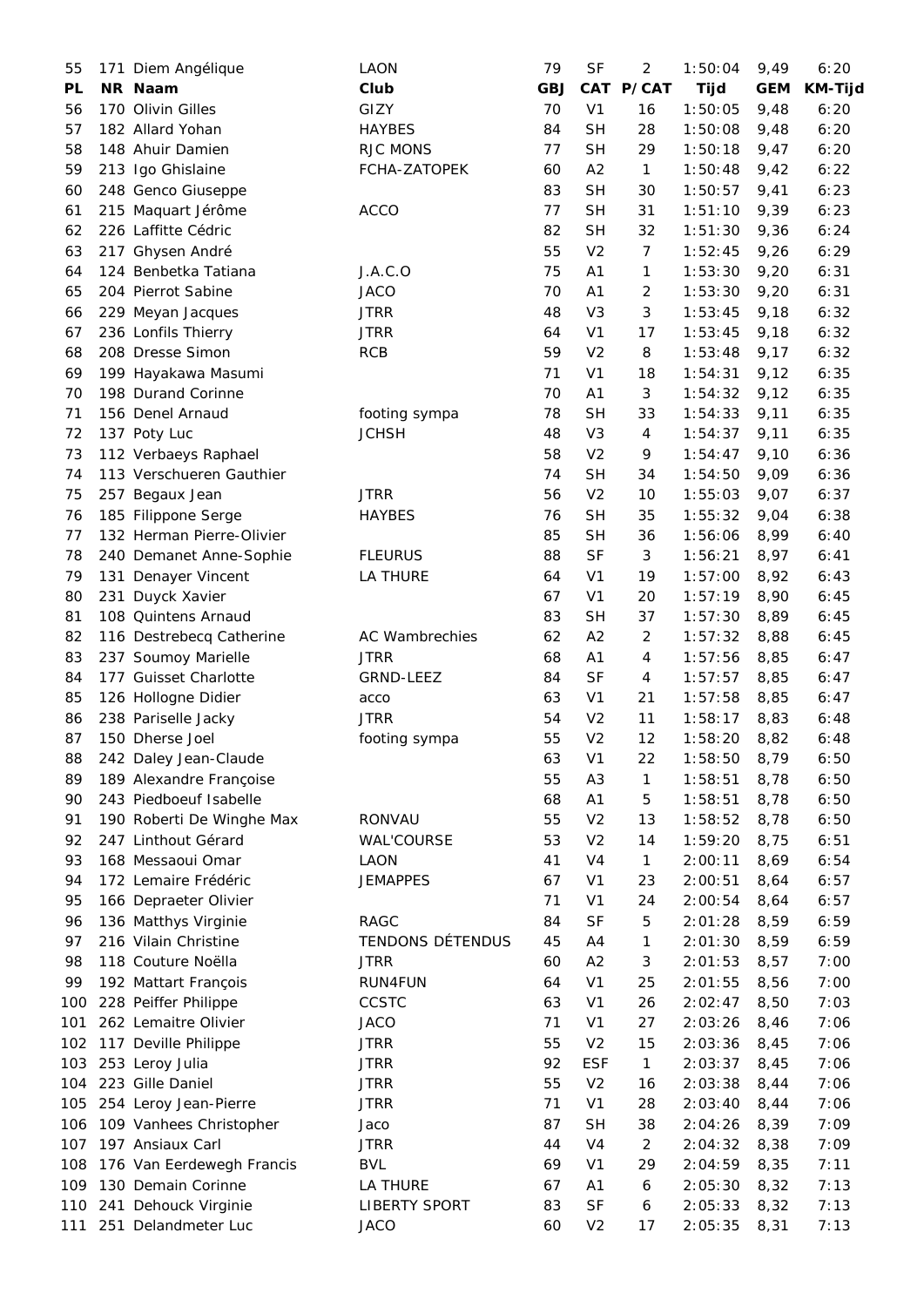| 112 | 135 Ratinckx Michel           | <b>RIWA</b>        | 57         | V <sub>2</sub> | 18             | 2:05:49     | 8,30       | 7:14           |
|-----|-------------------------------|--------------------|------------|----------------|----------------|-------------|------------|----------------|
| 113 | 196 D'alu Michèle             | CRAC CHARLEROI     | 72         | A1             | $\overline{7}$ | 2:05:53     | 8,29       | 7:14           |
| PL  | NR Naam                       | Club               | <b>GBJ</b> |                | CAT P/CAT      | <b>Tijd</b> | <b>GEM</b> | <b>KM-Tijd</b> |
| 114 | 249 Depry Jacquy              |                    | 49         | V <sub>3</sub> | 5              | 2:06:18     | 8,27       | 7:16           |
| 115 | 180 Henry Stéphane            | <b>JCCS</b>        | 60         | V <sub>2</sub> | 19             | 2:06:39     | 8,24       | 7:17           |
| 116 | 181 Henry Renaud              | <b>JCCS</b>        | 84         | <b>SH</b>      | 39             | 2:06:39     | 8,24       | 7:17           |
| 117 | 138 Vierendeel Rita           | Leeuwerik          | 60         | A2             | 4              | 2:06:45     | 8,24       | 7:17           |
| 118 | 202 Cornet Vanessa            | WALCOURSE          | 79         | <b>SF</b>      | 7              | 2:07:42     | 8,18       | 7:20           |
| 119 | 165 Piancantini Aurore        |                    | 85         | <b>SF</b>      | 8              | 2:08:56     | 8,10       | 7:25           |
| 120 | 193 Carpentier Patrick        | <b>ESM</b>         | 58         | V <sub>2</sub> | 20             | 2:08:57     | 8,10       | 7:25           |
| 121 | 221 Vermeiren Erik            | <b>JACO</b>        | 60         | V <sub>2</sub> | 21             | 2:09:46     | 8,05       | 7:27           |
| 122 | 152 Pavet Isabelle            | Born To Run        | 65         | A2             | 5              | 2:12:39     | 7,87       | 7:37           |
| 123 | 175 Tarin J-Paul              | LA THURE           | 57         | V <sub>2</sub> | 22             | 2:13:31     | 7,82       | 7:40           |
| 124 | 246 Moutarde Carole           | <b>ASPTT</b>       | 72         | A1             | 8              | 2:14:01     | 7,79       | 7:42           |
| 125 | 146 Godart Pierre             |                    | 79         | <b>SH</b>      | 40             | 2:14:38     | 7,75       | 7:44           |
| 126 | 114 Mostin Annie              | Leeuwerik          | 52         | A <sub>3</sub> | 2              | 2:14:39     | 7,75       | 7:44           |
| 127 | 140 De Pelsemaeker Jean-Louis |                    | 59         | V <sub>2</sub> | 23             | 2:14:39     | 7,75       | 7:44           |
| 128 | 119 Hallemans Jean-Pierre     | leeuwerik          | 63         | V <sub>1</sub> | 32             | 2:16:36     | 7,64       | 7:51           |
| 129 | 157 Dherse Virginie           | footing sympa      | 81         | <b>SF</b>      | 9              | 2:16:45     | 7,63       | 7:52           |
| 130 | 167 Dherse Catherine          |                    | 56         | A <sub>3</sub> | 3              | 2:16:45     | 7,63       | 7:52           |
| 131 | 144 Jacquerye Aurélie-Anne    | O <sub>2</sub> MAX | 74         | A <sub>1</sub> | 9              | 2:19:34     | 7,48       | 8:01           |
| 132 | 147 Felix Isabelle            | <b>ESM</b>         | 72         | A <sub>1</sub> | 10             | 2:19:34     | 7,48       | 8:01           |
| 133 | 163 Trenteseaux Sophie        | CEPAL              | 75         | A1             | 11             | 2:19:35     | 7,48       | 8:01           |
| 134 | 255 Pletnckx Martine          | <b>ANTILOB</b>     | 54         | A <sub>3</sub> | 4              | 2:21:11     | 7,39       | 8:07           |
| 135 | 143 Delmarle Bénédicte        | Antilob            | 65         | A2             | 6              | 2:21:46     | 7,36       | 8:09           |
| 136 | 178 Dusart Paul               |                    | 61         | V <sub>2</sub> | 24             | 2:27:18     | 7,09       | 8:28           |
| 137 | 179 Jubault Véronique         |                    | 68         | A1             | 12             | 2:27:18     | 7,09       | 8:28           |
| 138 | 159 Lemaire Dominique         | <b>JTRR</b>        | 73         | A <sub>1</sub> | 13             | 2:29:25     | 6,99       | 8:35           |
| 139 | 224 Pire Nathalie             | <b>JTRR</b>        | 63         | A2             | $\overline{7}$ | 2:29:31     | 6,98       | 8:36           |
| 140 | 210 Bouillot Nathalie         | JTRR-TRY POCHAUX   | 76         | A <sub>1</sub> | 14             | 2:29:33     | 6,98       | 8:36           |
| 141 | 214 Van Rompaij Alain         | <b>JTRR</b>        | 56         | V <sub>2</sub> | 25             | 2:29:34     | 6,98       | 8:36           |
| 142 | 169 Eloy Jean-Claude          | LA THURE           | 46         | V <sub>4</sub> | 3              | 2:29:54     | 6,96       | 8:37           |
| 143 | 235 Cuvelier Stéphanie        | <b>JTRR</b>        | 75         | A1             | 15             | 2:30:29     | 6,94       | 8:39           |
|     | 144 141 Emilien Gladys        | <b>JTRR</b>        | 56         | A <sub>3</sub> | 5              | 2:30:30     | 6,94       | 8:39           |
| 145 | 194 Vincent Marianne          | <b>JTRR</b>        | 74         | A1             | 16             | 2:30:30     | 6,94       | 8:39           |
| 146 | 195 Magotteaux Michaël        | RESCM              | 74         | <b>SH</b>      | 45             | 2:30:31     | 6,94       | 8:39           |
| 147 | 111 Aerts Eva                 | Leeuwerik          | 66         | A2             | 8              | 2:34:34     | 6,75       | 8:53           |
| 148 | 121 Van Eerdewegh Christine   | leeuwerik          | 68         | A1             | 17             | 2:34:34     | 6,75       | 8:53           |
| 149 | 191 Martin Béatrice           |                    | 58         | A2             | 9              | 2:35:41     | 6,71       | 8:57           |
| 150 | 244 Melard Michel             |                    | 54         | V <sub>2</sub> | 26             | 2:39:33     | 6,54       | 9:10           |
| 151 | 227 Coppe Stéphane            | <b>USBW</b>        | 54         | V <sub>2</sub> | 27             | 2:43:02     | 6,40       | 9:22           |
|     | 152 263 Dimanche Anne         | <b>JACO</b>        | 70         | A <sub>1</sub> | 19             | 2:52:45     | 6,04       | 9:56           |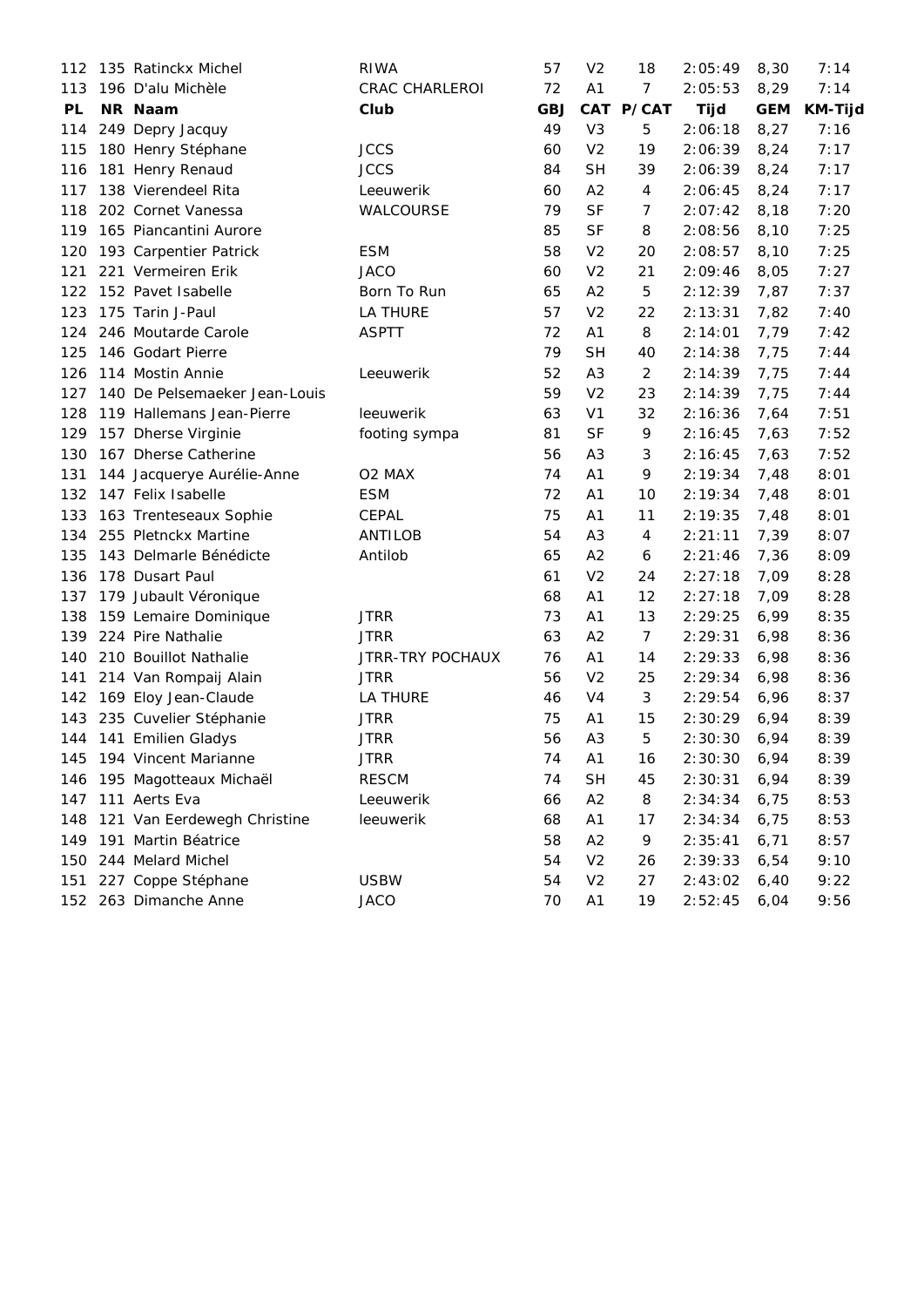## **3e Crêtes de l'Eau Noire Pesches - 17 juli 2011**

**30 KM**

| PL | NR Naam                   | Club                    | GBJ      |                        | CAT P/CAT      | Tijd          | GEM    | <b>KM-Tijd</b> |
|----|---------------------------|-------------------------|----------|------------------------|----------------|---------------|--------|----------------|
| 1  | 411 Istace José           | crvpes                  | 65       | V <sub>1</sub>         | 1              | 2:11:42       | 13,67  | 4:23           |
| 2  | 387 Vanwetter Renaud      | <b>CEPAL</b>            | 71       | V <sub>1</sub>         | 2              | 2:16:09       | 13,22  | 4:32           |
| 3  | 423 Hardy Michaël         | LA THURE                | 72       | <b>SH</b>              | 1              | 2:22:44       | 12,61  | 4:45           |
| 4  | 319 Bemelmans Max         | MudSweatTrails          | 82       | <b>SH</b>              | 2              | 2:25:47       | 12,35  | 4:52           |
| 5  | 435 Panza Philippe-Michel |                         | 74       | <b>SH</b>              | 3              | 2:25:47       | 12,35  | 4:52           |
| 6  | 410 Bonfita Marc          | <b>JC ESTINNES</b>      | 77       | <b>SH</b>              | $\overline{4}$ | 2:27:51       | 12, 17 | 4:56           |
| 7  | 392 Lengele Sébastien     | <b>RCB</b>              | 75       | <b>SH</b>              | 5              | 2:31:08       | 11,91  | 5:02           |
| 8  | 343 Peeters Stephane      |                         | 69       | V <sub>1</sub>         | 3              | 2:32:29       | 11,80  | 5:05           |
| 9  | 432 Pennetreau Christophe |                         | 72       | <b>SH</b>              | 6              | 2:33:57       | 11,69  | 5:08           |
| 10 | 360 Collot Jo             | Antilob                 | 64       | V <sub>1</sub>         | 4              | 2:35:45       | 11,56  | 5:12           |
| 11 | 425 Marion Yves           | JACO <sub>1</sub>       | 69       | V <sub>1</sub>         | 5              | 2:38:28       | 11,36  | 5:17           |
| 12 | 391 Hardy Eric            |                         | 62       | V <sub>1</sub>         | 6              | 2:40:58       | 11,18  | 5:22           |
| 13 | 438 Ravey Emmanuel        | <b>COREURS CÉLESTES</b> | 77       | <b>SH</b>              | 7              | 2:44:31       | 10,94  | 5:29           |
| 14 | 377 Favier Anne           |                         | 58       | A2                     | 1              | 2:45:21       | 10,89  | 5:31           |
| 15 | 376 De Pollli Michael     | <b>VOUZIERS OXYGENE</b> | 81       | <b>SH</b>              | 8              | 2:45:24       | 10,88  | 5:31           |
| 16 | 338 Depauw Emmanuel       | Crazy Trail             | 67       | V <sub>1</sub>         | $\overline{7}$ | 2:45:55       | 10,85  | 5:32           |
| 17 | 310 Catalanotto Michel    | <b>VACH</b>             | 70       | V <sub>1</sub>         | 8              | 2:45:59       | 10,84  | 5:32           |
| 18 | 407 Verrue Vincent        | WALCOURSE               | 76       | <b>SH</b>              | 9              | 2:46:05       | 10,84  | 5:32           |
| 19 | 334 Doat Pierre           | <b>TURBO</b>            | 66       | V <sub>1</sub>         | 9              | 2:46:33       | 10,81  | 5:33           |
| 20 | 326 Vermeulen Isabel      | abmarke                 | 69       | A <sub>1</sub>         | 1              | 2:46:40       | 10,80  | 5:33           |
| 21 | 386 Hendrickx Eric        | <b>VMOL</b>             | 71       | V <sub>1</sub>         | 10             | 2:46:47       | 10,79  | 5:34           |
| 22 | 416 Auquier Quentin       | <b>SMAC</b>             | 85       | <b>SH</b>              | 10             | 2:48:18       | 10,70  | 5:37           |
| 23 | 415 Auquier Géry          | <b>SMAC</b>             | 55       | V <sub>2</sub>         | $\mathbf{1}$   | 2:48:19       | 10,69  | 5:37           |
| 24 | 403 Van Malderen Paul     |                         | 59       | V <sub>2</sub>         | 2              | 2:48:49       | 10,66  | 5:38           |
| 25 | 344 Riguelle François     | Fleurus Athlétisme      | 81       | <b>SH</b>              | 11             | 2:49:32       | 10,62  | 5:39           |
| 26 | 305 Raskin Bruno          |                         | 71       | V <sub>1</sub>         | 11             | 2:50:46       | 10,54  | 5:42           |
| 27 | 339 Fourez Pascal         | Crazy Trail             | 72       | <b>SH</b>              | 12             | 2:51:10       | 10,52  | 5:42           |
| 28 | 325 Coulon Dominique      | abmarke                 | 68       | V <sub>1</sub>         | 12             | 2:51:13       | 10,51  | 5:42           |
| 29 | 373 Gillard Jean-Michel   |                         | 73       | <b>SH</b>              | 13             | 2:52:04       |        | 5:44           |
|    |                           |                         |          |                        |                |               | 10,46  |                |
| 30 | 379 Giovannangelo Alain   |                         | 65       | V <sub>1</sub>         | 13             | 2:54:09       | 10,34  | 5:48           |
| 31 | 380 Piancantini Marco     |                         | 56<br>72 | V <sub>2</sub>         | 3              | 2:54:09       | 10,34  | 5:48           |
| 32 | 402 Ernould Christophe    |                         | 74       | <b>SH</b><br><b>SH</b> | 14             | 2:54:10       | 10,33  | 5:48           |
| 33 | 361 Dercq Frederic        | O <sub>2</sub> MAX      |          |                        | 15             | 2:54:45 10,30 |        | 5:49           |
| 34 | 424 Descamps Xavier       | TNT NAMUR               | 65       | V <sub>1</sub>         | 14             | 2:55:05 10,28 |        | 5:50           |
| 35 | 401 Maleve Berengère      | <b>RUN 4 FUN</b>        | 76       | A1                     | $\overline{2}$ | 2:55:38       | 10,25  | 5:51           |
| 36 | 357 Willemyns Thomas      | RAGC                    | 79       | <b>SH</b>              | 16             | 2:56:45       | 10, 18 | 5:53           |
| 37 | 341 Buffet Patrick        |                         | 61       | V <sub>2</sub>         | $\overline{4}$ | 2:57:08       | 10, 16 | 5:54           |
| 38 | 383 Vanneste Michaël      | <b>AB Marke</b>         | 80       | <b>SH</b>              | 17             | 2:57:32       | 10, 14 | 5:55           |
| 39 | 428 Cousin Olivier        |                         | 72       | <b>SH</b>              | 18             | 2:58:24       | 10,09  | 5:57           |
| 40 | 346 Potar Christophe      | Suk c'est fou           | 76       | <b>SH</b>              | 19             | 2:58:28       | 10,09  | 5:57           |
| 41 | 342 Snoeks Jos            | <b>VACH</b>             | 61       | V <sub>2</sub>         | 5              | 2:58:55       | 10,06  | 5:58           |
| 42 | 396 Lallemand Luc         | CEPAL                   | 60       | V <sub>2</sub>         | 6              | 2:59:04       | 10,05  | 5:58           |
| 43 | 419 Lepine Jean-Claude    | <b>CH'TIS TRAILLERS</b> | 62       | V <sub>1</sub>         | 15             | 3:01:42       | 9,91   | 6:03           |
| 44 | 340 Bigot Pascal          | ce cdo                  | 70       | V <sub>1</sub>         | 16             | 3:03:41       | 9,80   | 6:07           |
| 45 | 327 Botteaux Thierry      |                         | 63       | V <sub>1</sub>         | 17             | 3:04:14       | 9,77   | 6:08           |
| 46 | 390 Meuwis Joël           | <b>RCNAMUR</b>          | 62       | V <sub>1</sub>         | 18             | 3:04:25       | 9,76   | 6:09           |
| 47 | 393 Delpierre Jean-Luc    |                         | 59       | V <sub>2</sub>         | $\overline{7}$ | 3:04:41       | 9,75   | 6:09           |
| 48 | 337 Rouxhet Vincent       | Team RaidLight          | 70       | V <sub>1</sub>         | 19             | 3:05:12       | 9,72   | 6:10           |
| 49 | 420 De Craeye Michaël     | <b>POPUELLES</b>        | 71       | V <sub>1</sub>         | 20             | 3:05:56       | 9,68   | 6:12           |
| 50 | 349 Leupe Jean-Louis      | <b>LDLV</b>             | 63       | V <sub>1</sub>         | 21             | 3:06:35       | 9,65   | 6:13           |
| 51 | 421 Vicard Matthieu       |                         | 89       | <b>SH</b>              | 20             | 3:07:06       | 9,62   | 6:14           |
| 52 | 372 Tolbecq Stephane      | <b>SWIFT RUNNING</b>    | 76       | <b>SH</b>              | 21             | 3:07:38       | 9,59   | 6:15           |
| 53 | 431 Depret Olivier        | <b>JSHSH</b>            | 66       | V <sub>1</sub>         | 22             | 3:08:02       | 9,57   | 6:16           |
| 54 | 437 Maes Luc              | <b>JCHSH</b>            | 62       | V <sub>1</sub>         | 23             | 3:09:26       | 9,50   | 6:19           |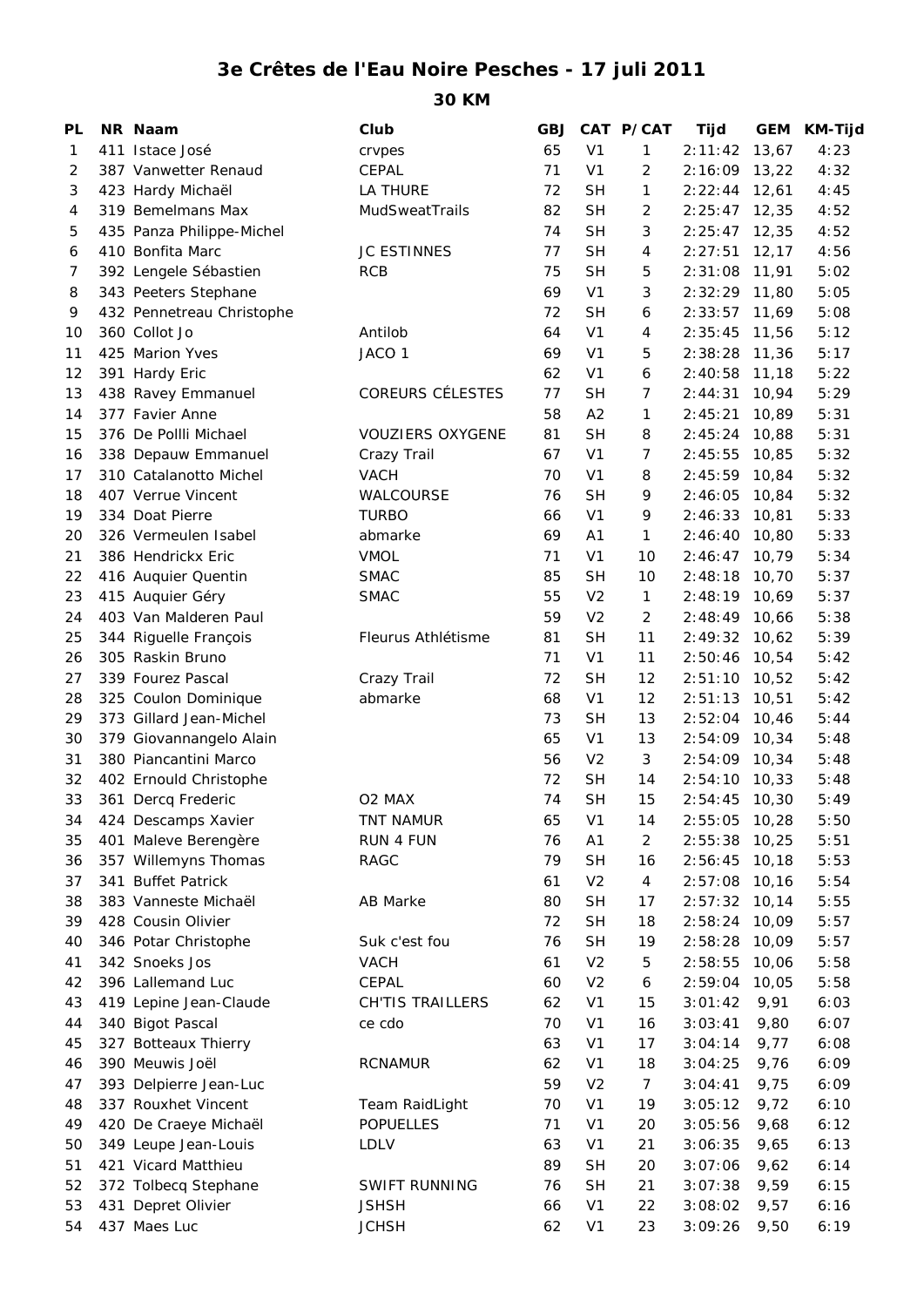| PL  | NR Naam                   | Club                   | <b>GBJ</b> |                | CAT P/CAT      | Tijd    | <b>GEM</b> | <b>KM-Tijd</b> |
|-----|---------------------------|------------------------|------------|----------------|----------------|---------|------------|----------------|
| 55  | 336 Van Poppel Jurgen     |                        | 70         | V <sub>1</sub> | 24             | 3:10:02 | 9,47       | 6:20           |
| 56  | 366 Gillieaux Alain       |                        | 69         | V <sub>1</sub> | 25             | 3:10:32 | 9,45       | 6:21           |
| 57  | 355 Alardain Christophe   | AC COUVIN              | 80         | <b>SH</b>      | 22             | 3:10:36 | 9,44       | 6:21           |
| 58  | 365 Vanlede Ludovic       | <b>JCSA</b>            | 81         | <b>SH</b>      | 23             | 3:11:34 | 9,40       | 6:23           |
| 59  | 409 Ricard Karen          | <b>ESTINNES</b>        | 80         | <b>SF</b>      | $\mathbf{1}$   | 3:11:34 | 9,40       | 6:23           |
| 60  | 370 Heyndrickx Jan        | <b>Boccalino</b>       | 62         | V <sub>1</sub> | 26             | 3:12:51 | 9,33       | 6:26           |
| 61  | 328 Viane Hervé           | <b>AC Wambrechies</b>  | 63         | V <sub>1</sub> | 27             | 3:13:57 | 9,28       | 6:28           |
| 62  | 350 Eggermont Stefaan     | loopclub grijsloke     | 67         | V <sub>1</sub> | 28             | 3:14:07 | 9,27       | 6:28           |
| 63  | 385 Osstyn Filip          | <b>DRANOUTER</b>       | 70         | V <sub>1</sub> | 29             | 3:14:07 | 9,27       | 6:28           |
| 64  | 430 Sans-Nom Christophe   | CAP TEAM               | 69         | V <sub>1</sub> | 30             | 3:14:29 | 9,26       | 6:29           |
| 65  | 417 Marique Gaëtan        |                        | 83         | <b>SH</b>      | 24             | 3:16:10 | 9,18       | 6:32           |
| 66  | 301 Dupret Didier         | <b>BAC</b>             | 67         | V <sub>1</sub> | 31             | 3:16:22 | 9,17       | 6:33           |
| 67  | 321 Willocq Christopher   |                        | 82         | <b>SH</b>      | 25             | 3:16:29 | 9,16       | 6:33           |
| 68  | 367 Bontemps Luc          |                        | 62         | V <sub>1</sub> | 32             | 3:17:15 | 9,13       | 6:35           |
| 69  | 404 Damblon Georges       | <b>JTRR</b>            | 51         | V <sub>3</sub> | $\mathbf{1}$   | 3:18:27 | 9,07       | 6:37           |
| 70  | 335 Buchet Guillaume      | <b>CH'TIS TRAILERS</b> | 79         | <b>SH</b>      | 26             | 3:20:24 | 8,98       | 6:41           |
| 71  | 400 Goossens Sébastien    | <b>JCHSH</b>           | 75         | <b>SH</b>      | 27             | 3:22:50 | 8,87       | 6:46           |
| 72  | 399 Paulus Bernard        | <b>ESM</b>             | 66         | V <sub>1</sub> | 33             | 3:24:27 | 8,80       | 6:49           |
| 73  | 433 Sans-Nom Philippe     |                        | 61         | V <sub>2</sub> | 8              | 3:26:03 | 8,74       | 6:52           |
| 74  | 412 Elsen Frédéric        | <b>CPMV</b>            | 77         | <b>SH</b>      | 28             | 3:26:13 | 8,73       | 6:52           |
| 75  | 306 Moreaux Olivier       | Fleurus Athletisme     | 70         | V <sub>1</sub> | 34             | 3:26:32 | 8,72       | 6:53           |
| 76  | 426 Rucart Grégory        |                        | 79         | <b>SH</b>      | 29             | 3:26:55 | 8,70       | 6:54           |
| 77  | 347 Van Nuffelen Geoffrey | <b>JCHSH</b>           | 72         | <b>SH</b>      | 30             | 3:27:38 | 8,67       | 6:55           |
| 78  | 354 Mouyart Philippe      | WALCOURSE              | 67         | V <sub>1</sub> | 35             | 3:28:35 | 8,63       | 6:57           |
| 79  |                           | <b>JCSA</b>            | 60         | V <sub>2</sub> | 9              | 3:29:32 |            | 6:59           |
|     | 312 Tuyttens Gino         |                        |            |                |                |         | 8,59       |                |
| 80  | 388 Neckebroeck Ronny     |                        | 71         | V <sub>1</sub> | 36             | 3:29:38 | 8,59       | 6:59           |
| 81  | 302 Meirsman Geoffrey     |                        | 76         | <b>SH</b>      | 31             | 3:29:40 | 8,59       | 6:59           |
| 82  | 331 Wauthier Philippe     | <b>JCHSH</b>           | 73         | <b>SH</b>      | 32             | 3:30:07 | 8,57       | 7:00           |
| 83  | 434 Moutarde Jean-Claude  | <b>ASPTT</b>           | 63         | V <sub>1</sub> | 37             | 3:32:47 | 8,46       | 7:06           |
| 84  | 413 Gobeaux Jean-Paul     | EPERNAY                | 48         | V <sub>3</sub> | $\overline{c}$ | 3:34:55 | 8,38       | 7:10           |
| 85  | 381 Pestiaux Yves         | <b>LA THURE</b>        | 52         | V <sub>2</sub> | 10             | 3:35:11 | 8,36       | 7:10           |
| 86  | 371 Schröder Cindy        | Hamurabi               | 72         | A1             | 3              | 3:37:52 | 8,26       | 7:16           |
| 87  | 394 Sans-Nom Jean         |                        | 60         | V <sub>2</sub> | 11             | 3:38:27 | 8,24       | 7:17           |
| 88  | 395 Pardon Pascal         |                        | 67         | V <sub>1</sub> | 38             | 3:38:27 | 8,24       | 7:17           |
| 89  | 308 Gosselin Robert       | kapucienen             | 66         | V <sub>1</sub> | 39             | 3:39:00 | 8,22       | 7:18           |
| 90  | 408 Metin Demir           | CRAC                   | 64         | V <sub>1</sub> | 40             | 3:40:00 | 8,18       | 7:20           |
| 91  | 427 Hoppe Nancy           |                        | 72         | A1             | 4              | 3:40:04 | 8,18       | 7:20           |
| 92  | 384 Buyse Geert           | AB Marke               | 64         | V <sub>1</sub> | 41             | 3:40:17 | 8,17       | 7:21           |
| 93  | 332 Ronda Adele           | Triotters              | 72         | Α1             | 5              | 3:41:01 | 8,14       | 7:22           |
| 94  | 359 Munster Philippe      |                        | 61         | V <sub>2</sub> | 12             | 3:41:13 | 8,14       | 7:22           |
| 95  | 382 Bastien Jean-Luc      | LA THURE               | 59         | V <sub>2</sub> | 13             | 3:41:35 | 8,12       | 7:23           |
| 96  | 418 De Deyn Quentin       |                        | 80         | <b>SH</b>      | 33             | 3:46:08 | 7,96       | 7:32           |
| 97  | 307 Degroote Nicolaas     |                        | 75         | <b>SH</b>      | 34             | 3:52:25 | 7,74       | 7:45           |
| 98  | 374 Vilain Patrik         | <b>BORN TO RUN</b>     | 62         | V <sub>1</sub> | 42             | 3:52:25 | 7,74       | 7:45           |
| 99  | 358 Thiry Marie           | Running Club Namur     | 82         | <b>SF</b>      | $\overline{a}$ | 3:53:58 | 7,69       | 7:48           |
| 100 | 389 Baltus Pascal         | <b>RCNAMUR</b>         | 63         | V <sub>1</sub> | 43             | 3:53:58 | 7,69       | 7:48           |
| 101 | 375 Vanderlinden Laurent  |                        | 77         | <b>SH</b>      | 35             | 3:53:59 | 7,69       | 7:48           |
| 102 | 329 Boone Jean-Pol        |                        | 76         | <b>SH</b>      | 36             | 3:54:23 | 7,68       | 7:49           |
| 103 | 330 Petithan Laurence     |                        | 74         | A1             | 6              | 3:54:23 | 7,68       | 7:49           |
| 104 | 303 Cornu Samuel          | <b>JUPITEAM</b>        | 77         | <b>SH</b>      | 37             | 3:55:58 | 7,63       | 7:52           |
| 105 | 378 Mariage Jerome        | <b>JUPITEAM</b>        | 77         | <b>SH</b>      | 38             | 4:00:06 | 7,50       | 8:00           |
| 106 | 414 Henry Philippe        | LA THURE               | 71         | V <sub>1</sub> | 44             | 4:01:19 | 7,46       | 8:03           |
| 107 | 429 Minet Patrick         |                        | 71         | V <sub>1</sub> | 45             | 4:03:04 | 7,41       | 8:06           |
| 108 | 397 Abraham Luc           | <b>USBW</b>            | 57         | V <sub>2</sub> | 14             | 4:03:55 | 7,38       | 8:08           |
| 109 | 436 Alexis Vincent        |                        | 76         | <b>SH</b>      | 39             | 4:06:59 | 7,29       | 8:14           |
| 110 | 304 Lambour Pierre        | pass running           | 62         | V <sub>1</sub> | 46             | 4:17:26 | 6,99       | 8:35           |
|     |                           | <b>JCHSH</b>           | 72         |                |                |         |            | 8:41           |
| 111 | 315 Dujacquier Christelle |                        |            | A1             | 7              | 4:20:15 | 6,92       |                |